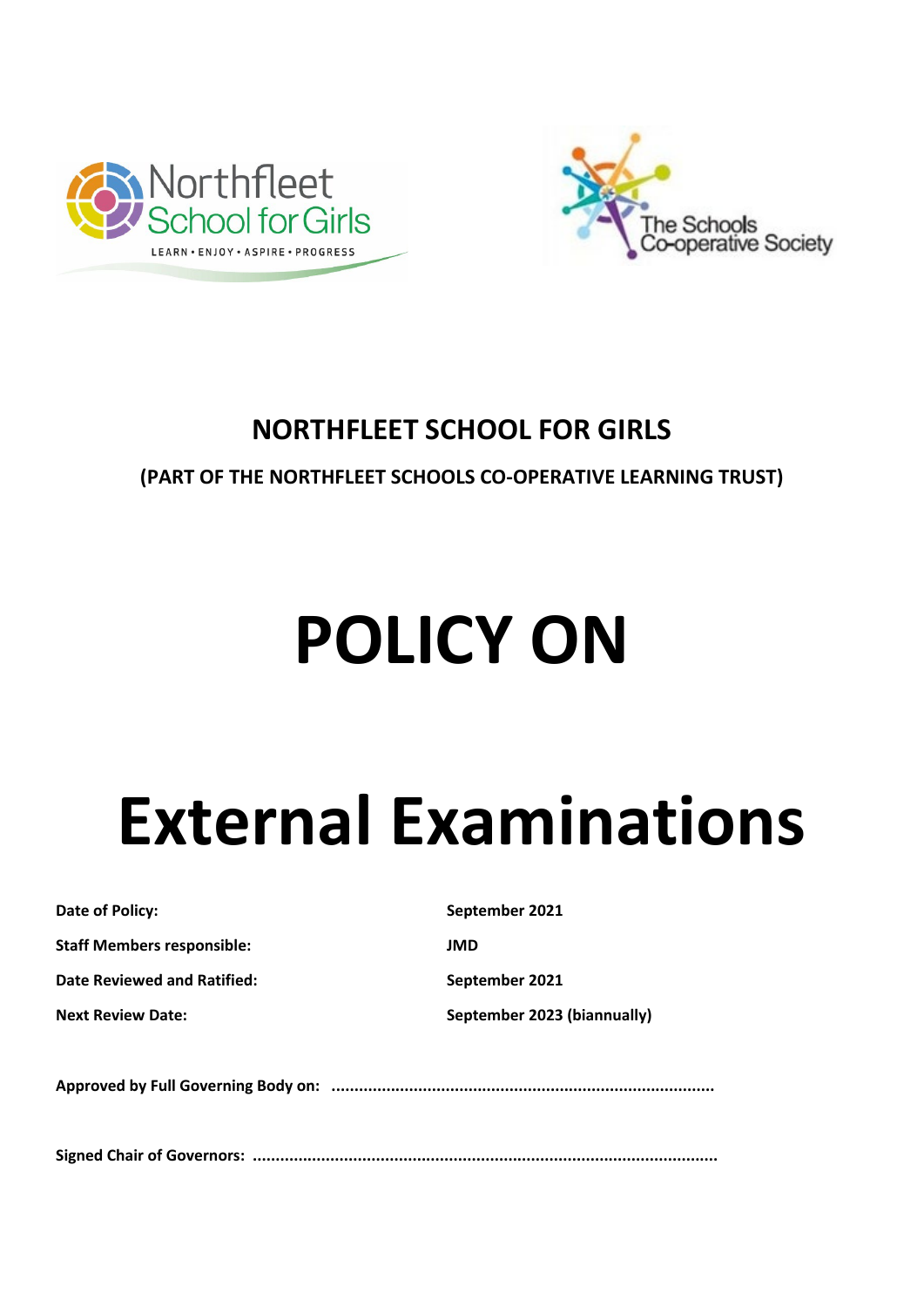## **Introduction**

Northfleet School for Girls are a Joint Council for Qualifications (JCQ) approved centre and are pleased to support members of the wider community in their educational endeavours by accepting private examination candidates in accordance with this policy, providing this does not inhibit the school's ability to provide adequate resource to the students on its roll.

A Private Candidate is someone who is entered for examinations via an approved centre but is not enrolled as a student there. A Private Candidate may be self-taught, home-schooled, or have private tuition with a tutor or through a distance learning provider.

Private Candidates will be assessed in a similar way to other students enrolled at the centre and similar procedures for sitting examinations will be carried out. Northfleet School for Girls works closely with its Private Candidates to understand how best to support them through the examination process and candidates can be assured of a safe, calm and welcoming environment. The school prides itself on offering excellent support and the best level of care throughout the entire process.

All Examinations undertaken will be run in accordance with JCQ requirements and under the regulations of the Office of Qualifications and Examinations Regulations (Ofqual)

## **Implementation**

Northfleet School for Girls works closely with many exam boards and offers a range of examinations in the following awarding bodies;

- Edexcel
- OCR
- AQA

Please note it is not always possible to offer modern foreign languages examinations due to access to qualified speaking and language assessors and we may not be able to offer qualifications if there is a practical element which contributes towards the final grade.

## **Registration**

In order to sit an examination as a Private Candidate at Northfleet School for Girls, certain information is required before the entry is processed, this information will be captured via the agreement form at the end of this policy. This will include the full legal name as stated on the individual's birth certificate, as well as any examination numbers previously issued from previous centres (examination number and Unique Learner Number). Furthermore, the Private Candidate will also be required to provide the details of specification codes of the examination they wish to sit.

Prior to the examination the Private Candidate will be expected to attend the school with photographic identification of either a full UK driving licence or passport. This meeting will be arranged with the Examinations Officer at a mutually convenient time.

## **Access Arrangements and Reasonable Adjustments**

Access Arrangements allow candidates/learners with special educational needs, disabilities or temporary injuries to access the assessment without changing the demands of the assessment. For example, readers, scribes and Braille question papers. In this way Awarding Bodies will comply with the duty of the Equality Act 2010 to make 'reasonable adjustments'. The Examinations Office must be advised at the earliest opportunity whether a Private Candidate requires any access arrangements to be addressed.

The Equality Act 2010 requires an Awarding Body to make reasonable adjustments where a disabled person would be at a substantial disadvantage in undertaking an assessment.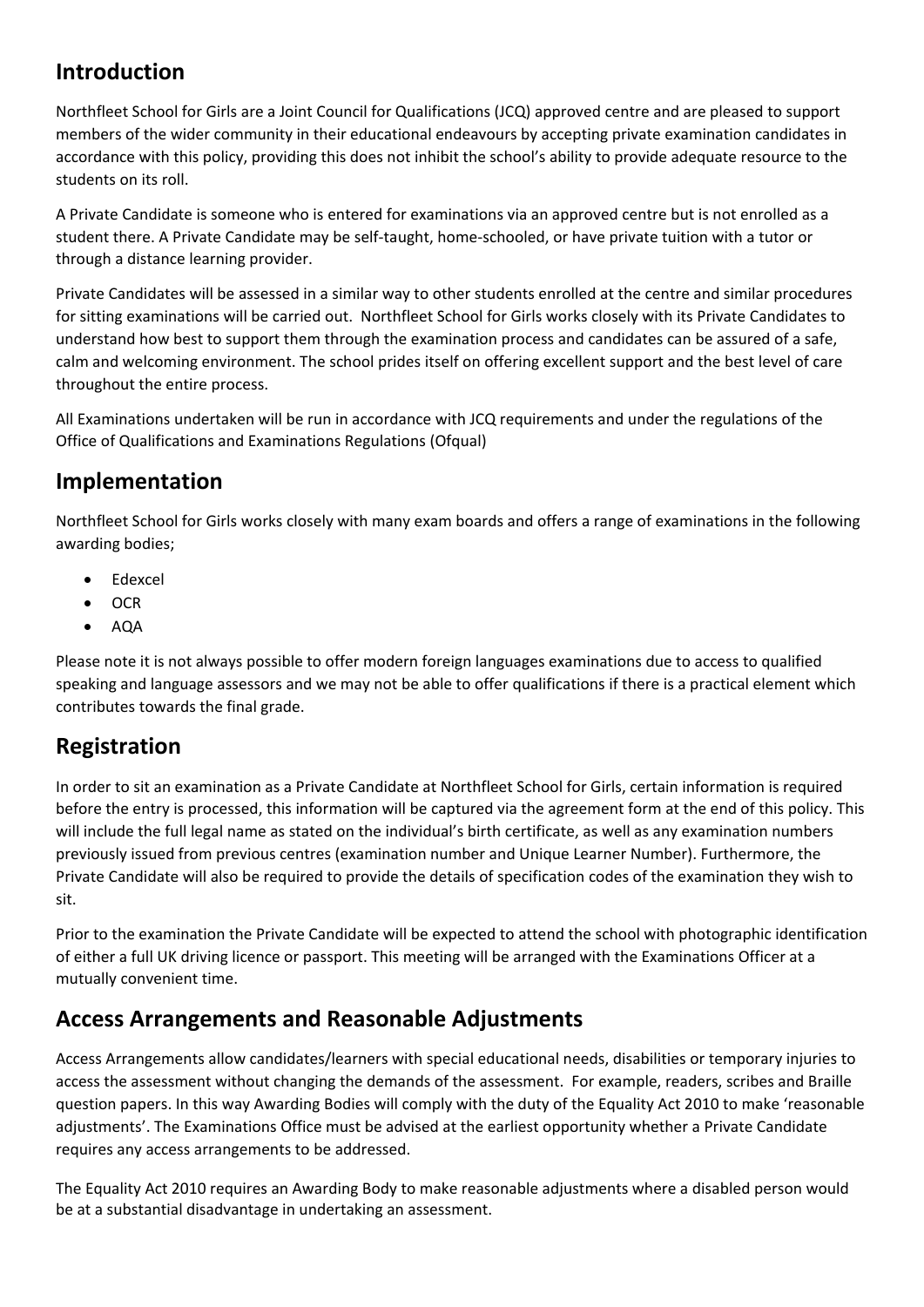A reasonable adjustment for a particular person may be unique to that individual and may not be included in the list of available Access Arrangements.

How reasonable the adjustment is will depend on a number of factors including the needs of the disabled candidate/learner. An adjustment may not be considered reasonable if it involves unreasonable costs, timeframes or affects the security or integrity of the assessment.

There is no duty on the Awarding Bodies to make any adjustment to the assessment objectives being tested in an assessment.

If a Private Candidate already has pre-agreed access arrangements and an assessment has been carried out this will need to be evidenced prior to entry. Any candidate claiming access arrangements must present this evidence at the time of entry. The entry will then become temporary until the evidence is verified using the school's internal centre processes.

## **Confirmation of entry**

Once the examination entry has been confirmed each Private Candidate will receive a written statement of entry. Private Candidates must sign the statement of entry and it must be returned to the centre to confirm the details are correct within the timeframe specified by the Examinations Officer.

## **Special Consideration**

Special Consideration is a post-examination adjustment to a candidate's mark or grade to reflect temporary injury, illness or other indisposition at the time of the examination/assessment. Private Candidates must report this immediately if they feel special consideration is needed.

## **Finance and Charges**

Northfleet School for Girls is a public organisation that relies upon public funding to meet its primary aim of providing an outstanding education to its students on roll. At no stage can the acceptance of Private Candidates divert any funds away from the objectives of the school.

#### **Private Candidates will be charged as per the below:**

- Northfleet School for Girls will pass any associated costs from the relevant exam board which will include:
	- Entry fees
	- Late payment fees
	- Access to script and re-marking of papers
	- Cost of appeals if appropriate
- Northfleet School for Girls will also charge an administration fee as set by the school, this charge includes a contribution towards the cost of invigilation and is currently:
	- £100 per GCSE qualification
	- £125 per A Level qualification

#### **Billing and Payment Terms**

Once the student has accepted the quotation and signed the agreement form shown at the end of this policy, the finance team will be instructed to raise and send an invoice to the email address held on file.

Payments can only be made via bank transfer to the school bank account, never to an individual, the school bank details are shown on the invoice.

Payment terms are 30 days from the date of invoice, however no examination can be considered 'booked' until payment is received in full and the Private Candidate is given a confirmation of their entry.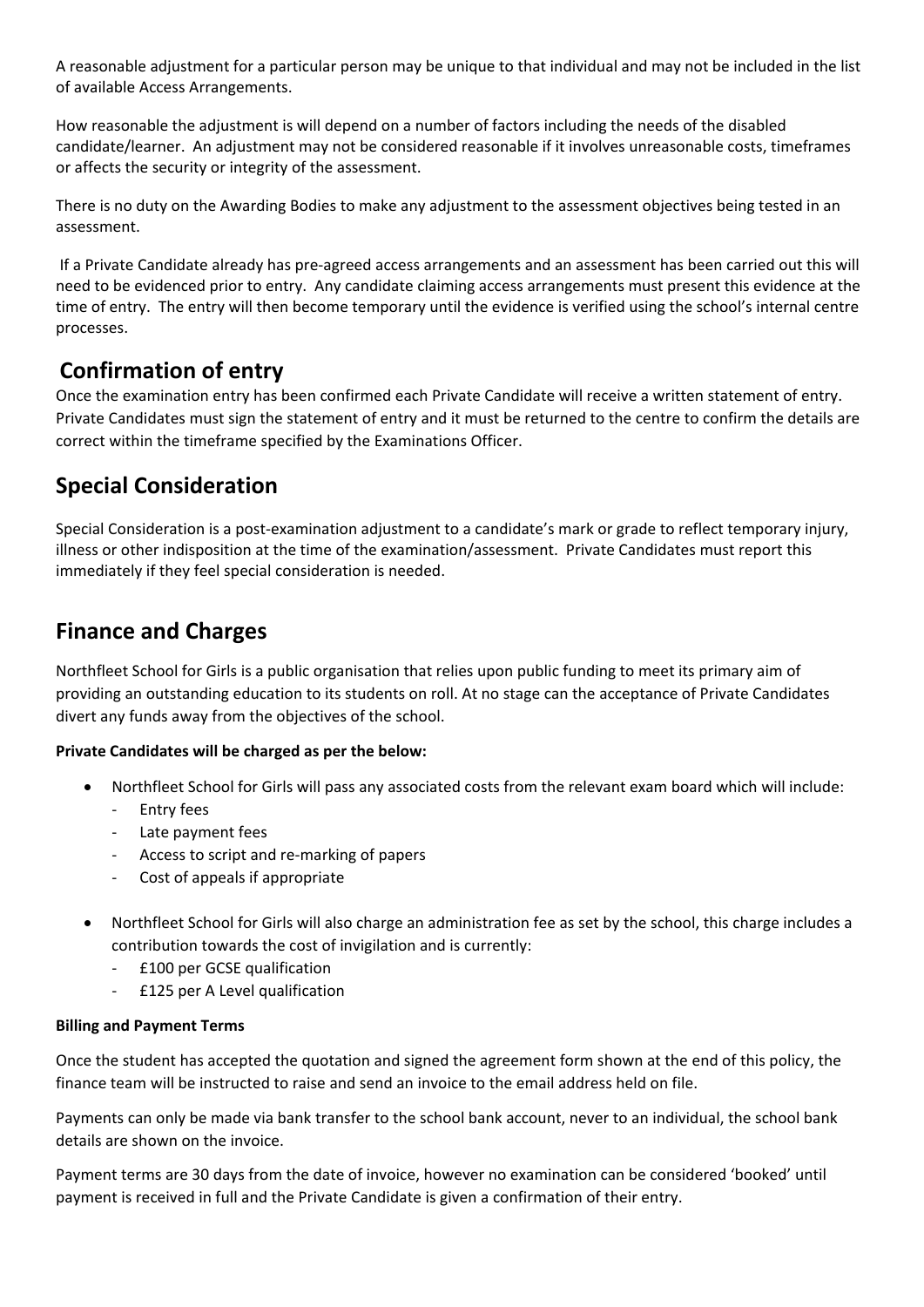#### **Cancellations and Refunds**

If a Private Candidate wishes to cancel their examination entry, Northfleet School for Girls will require written confirmation via email and will only able to refund the costs that can be recovered from the exam board.

The administration fee is set locally by the school and is refundable in accordance with the schedule below:

| Time before Exam         | Percentage of refundable<br>administration fee |
|--------------------------|------------------------------------------------|
| Four months or more      | 75%                                            |
| One month to four months | 50%                                            |
| Two weeks to one month   | 25%                                            |
| Less than two weeks      | 15%                                            |

Refunds will only be made to the person who initially made the payment.

## **Data Protection (GDPR)**

In order to accept Private Candidates, Northfleet School for Girls are required to obtain, process and share personal information in accordance with GDPR regulations. The use of personal data is strictly controlled and held electronically in a secure environment.

All exams office staff responsible for collecting and sharing candidates' data are required to follow strict rules called ensuring the information is:

- used fairly and lawfully
- used for limited, specifically stated purposes
- used in a way that is adequate, relevant and not excessive
- accurate
- kept for no longer than is absolutely necessary
- handled according to people's data protection rights
- kept safe and secure
- not transferred outside the European Economic Area without adequate protection

In order to fulfil its obligations as an examinations centre Northfleet School for Girls will share Candidates' examsrelated data with the following organisations:

- Awarding bodies
- Joint Council for Qualifications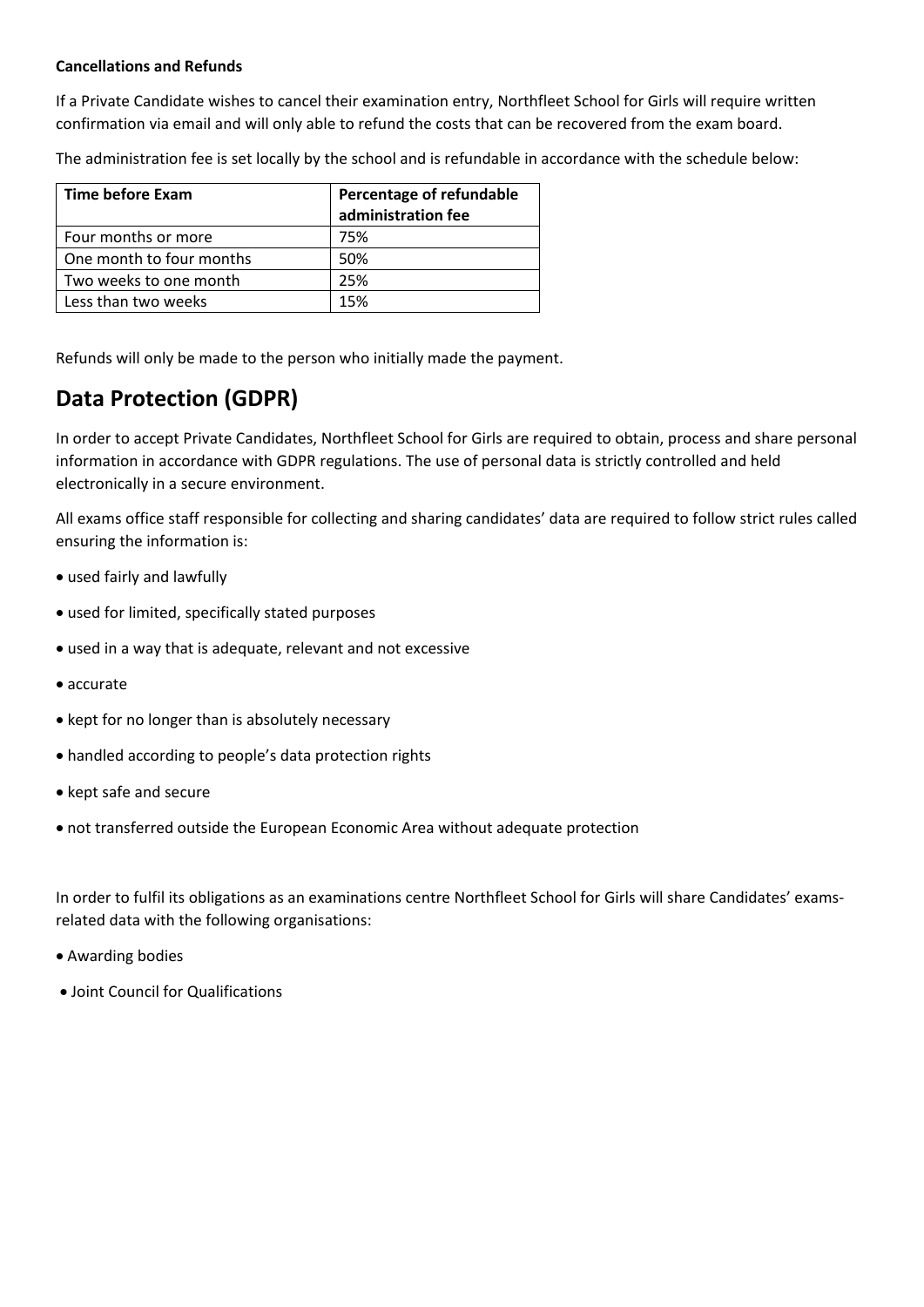## **General Information to Candidates**

Private Candidate information and guidance for the awarding organisations may be found at the following links:

AQA

<https://www.aqa.org.uk/student-and-parent-support/private-candidates>

#### EDEXCEL/ Pearson

[https://qualifications.pearson.com/en/support/support-topics/registrations-and-entries/academic-registrations](https://qualifications.pearson.com/en/support/support-topics/registrations-and-entries/academic-registrations-and-entries/private-candidates.html)[and-entries/private-candidates.html](https://qualifications.pearson.com/en/support/support-topics/registrations-and-entries/academic-registrations-and-entries/private-candidates.html)

#### **OCR**

#### WJEC

Before registering for any examination, it is strongly advised that all Private Candidates review the syllabus and other related information on the examination boards website.

#### **Timeline**

Below is a timeline of what to expect after the initial enquiry is made:

- Candidate will receive the school's policy documents and a quotation for their chosen exams.
- If a Private Candidate wishes to proceed they should return the signed quotation and agreement form to the External Examinations Mailbox.
- An invoice will be generated by the school finance department and emailed to the Private Candidate. Upon receipt of the invoice payment should be made via bank transfer to the school bank account.
- Once payment has been received a Statement of Entry will be emailed to the Private Candidate, who will be required to check the information carefully and confirm with the Examinations Officer.
- The examination timetable will be confirmed with the External Candidate when they are released by the exam boards.

#### **Examination Day**

- Private Candidates are to arrive at least 20 minutes prior to the start of the examination and should note there are guidelines set by JCQ for candidates who arrive late and that they may be not be able to sit the examination.
- All Private Candidates must sign in at main reception, wear a visitor's lanyard at all times and must be accompanied by a member of staff whilst in the school.
- All Private Candidates must bring photographic identification on the day of the exam which will be shown to a member of the examinations team.
- Before entering the examination hall/ room all candidate's must turn off all mobile phones, MP3/MP4 players, iPods, iWatches etc and will be instructed on where these should be placed along with other personal belongings. All personal belongings are left at the individuals own risk.
- Candidates must dress appropriately for a professional setting and are not permitted to wear clothing of an inappropriate nature or offensive slogans.

#### **Results**

- Results will be published in accordance with the dates set out by our centre and this will be communicated to Private Candidates within one calendar month of the results release date.
- Results may only be collected in person at a time specified by the Exams Officer.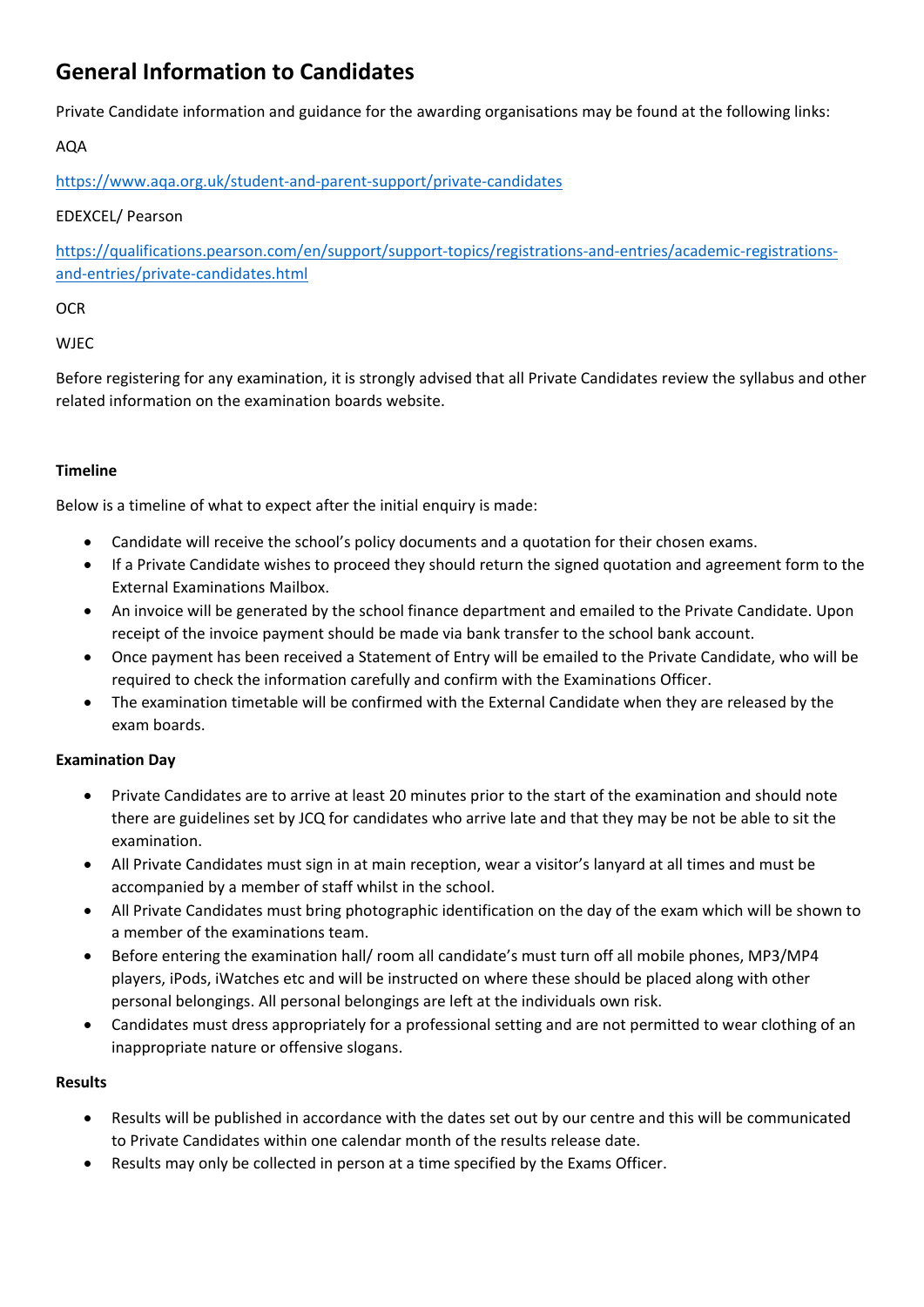#### **Certificates**

- Private Candidates will be contacted when the centre receives their certificates and told to collect these from the school's main reception.
- Certificates may only be collected in person (with photographic identification) if someone other than the individual is required to collect the certificate, the school will require a signed letter of authority granting permission.
- Uncollected certificates will be returned to the Board(s) or may be destroyed.

#### **Examination Team & Relevant Contact Details**

Head of Centre: Mr Chris Norwood

Assistant Headteacher responsible for Examinations: Mrs Jo Dowden

Examination and Assessment Officer: Mrs Julie Sizer

Telephone number: 01474 831020

Email address: externalexams@nsfg.org.uk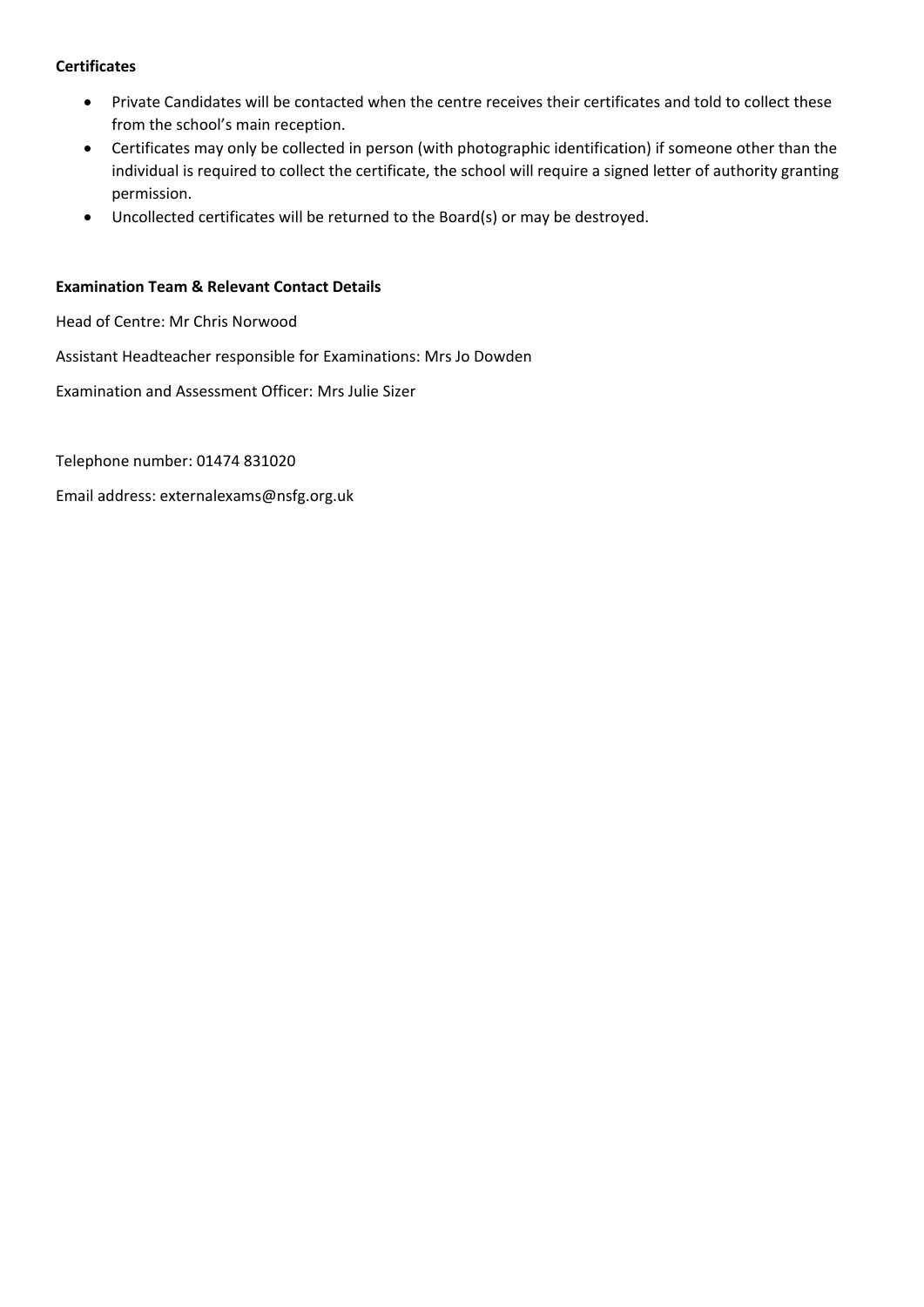## **Private Candidate Quotation and Registration Form**

| PERSONAL INFORMATION                                             |  |                               |  |  |
|------------------------------------------------------------------|--|-------------------------------|--|--|
| <b>Full Legal Name</b><br>(as shown on the birth<br>certificate) |  |                               |  |  |
| <b>Full Address</b>                                              |  |                               |  |  |
| <b>Post Code</b>                                                 |  |                               |  |  |
| <b>Date of Birth</b>                                             |  | Gender                        |  |  |
| <b>Telephone Number</b>                                          |  |                               |  |  |
| <b>Email Address</b>                                             |  |                               |  |  |
| <b>Medical Information</b>                                       |  |                               |  |  |
| <b>Emergency Contact Name</b>                                    |  | Emergency<br><b>Telephone</b> |  |  |

| <b>Entry Details</b>      |                      |               |                     |  |      |                          |
|---------------------------|----------------------|---------------|---------------------|--|------|--------------------------|
| <b>Examination Season</b> | <b>Centre Number</b> |               | 61177               |  |      |                          |
|                           |                      |               |                     |  |      |                          |
| <b>Subject</b>            |                      | Qualification | <b>Exam Board</b>   |  | Code | Cost                     |
|                           |                      |               |                     |  |      | $\mathbf f$              |
|                           |                      |               |                     |  |      | $\overline{\phantom{a}}$ |
|                           |                      |               |                     |  |      | $\mathbf f$              |
|                           |                      |               |                     |  |      | $\overline{\phantom{a}}$ |
|                           |                      |               |                     |  |      | $\mathbf f$              |
|                           |                      |               |                     |  |      | $\overline{\phantom{a}}$ |
|                           |                      |               |                     |  |      | $\mathbf f$              |
|                           |                      |               |                     |  |      | $\overline{\phantom{a}}$ |
|                           |                      |               |                     |  |      | $\mathbf f$              |
|                           |                      |               |                     |  |      | $\overline{\phantom{a}}$ |
|                           |                      |               | <b>Total Entry</b>  |  |      | $\pmb{\mathsf{f}}$       |
|                           |                      |               | <b>Fees</b>         |  |      |                          |
|                           |                      |               |                     |  |      | $\mathbf f$              |
|                           |                      |               | Administration      |  |      |                          |
|                           |                      |               |                     |  |      | $\pmb{\mathrm{f}}$       |
|                           |                      |               | <b>Total to Pay</b> |  |      |                          |